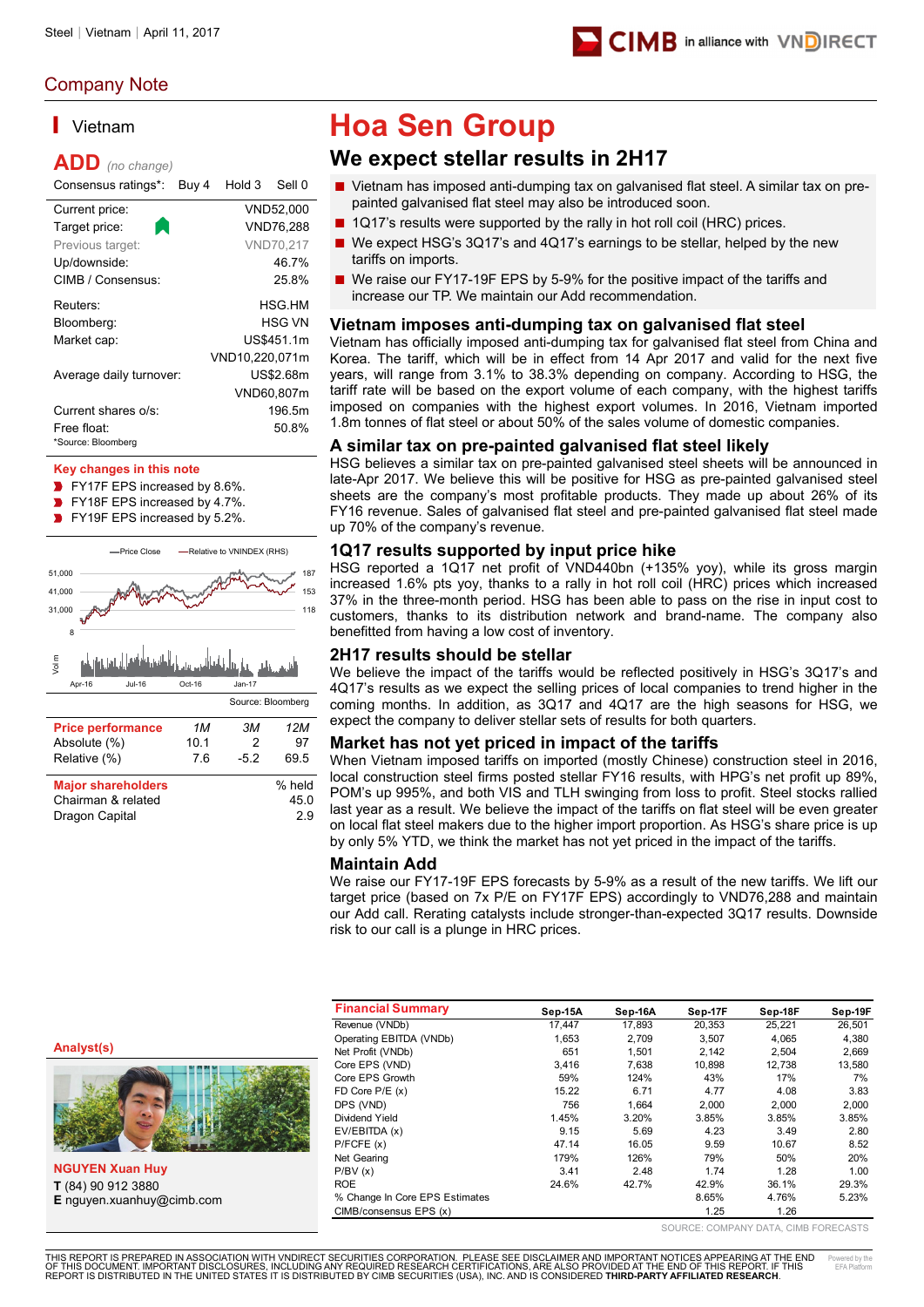

## **BY THE NUMBERS**



## **Profit & Loss**

| (VNDb)                                    | Sep-15A | Sep-16A | Sep-17F      | Sep-18F | Sep-19F |
|-------------------------------------------|---------|---------|--------------|---------|---------|
| <b>Total Net Revenues</b>                 | 17,447  | 17,893  | 20,353       | 25,221  | 26,501  |
| <b>Gross Profit</b>                       | 3,028   | 4,729   | 5,805        | 6,913   | 7,373   |
| <b>Operating EBITDA</b>                   | 1,653   | 2,709   | 3,507        | 4,065   | 4,380   |
| Depreciation And Amortisation             | (482)   | (550)   | (615)        | (733)   | (880)   |
| <b>Operating EBIT</b>                     | 1,171   | 2,159   | 2,892        | 3,331   | 3,500   |
| Financial Income/(Expense)                | (197)   | (206)   | (215)        | (203)   | (165)   |
| Pretax Income/(Loss) from Assoc.          | 0       | 0       | <sup>0</sup> | O       | O       |
| Non-Operating Income/(Expense)            | (147)   | (41)    |              |         |         |
| Profit Before Tax (pre-El)                | 827     | 1,912   | 2,677        | 3,129   | 3,336   |
| <b>Exceptional Items</b>                  |         |         |              |         |         |
| <b>Pre-tax Profit</b>                     | 827     | 1,912   | 2,677        | 3,129   | 3,336   |
| Taxation                                  | (176)   | (410)   | (535)        | (626)   | (667)   |
| Exceptional Income - post-tax             |         |         |              |         |         |
| <b>Profit After Tax</b>                   | 651     | 1,501   | 2,142        | 2,504   | 2,669   |
| <b>Minority Interests</b>                 |         | (0)     |              |         |         |
| <b>Preferred Dividends</b>                |         |         |              |         |         |
| FX Gain/(Loss) - post tax                 |         |         |              |         |         |
| Other Adjustments - post-tax              |         |         |              |         |         |
| <b>Net Profit</b>                         | 651     | 1,501   | 2,142        | 2,504   | 2,669   |
| <b>Recurring Net Profit</b>               | 651     | 1,501   | 2,142        | 2,504   | 2,669   |
| <b>Fully Diluted Recurring Net Profit</b> | 651     | 1,501   | 2,142        | 2,504   | 2,669   |

## **Cash Flow**

| (VNDb)                           | Sep-15A | Sep-16A  | Sep-17F  | Sep-18F  | Sep-19F  |
|----------------------------------|---------|----------|----------|----------|----------|
| <b>EBITDA</b>                    | 1.653   | 2.709    | 3.507    | 4.065    | 4,380    |
| Cash Flow from Invt. & Assoc.    |         |          |          |          |          |
| Change In Working Capital        | 236     | (215)    | (410)    | (1, 179) | (249)    |
| (Incr)/Decr in Total Provisions  |         |          |          |          |          |
| Other Non-Cash (Income)/Expense  |         |          |          |          |          |
| Other Operating Cashflow         | (217)   | (256)    | 1        | 1        | 1        |
| Net Interest (Paid)/Received     | (193)   | (201)    | (215)    | (203)    | (165)    |
| <b>Tax Paid</b>                  | (197)   | (378)    | (535)    | (626)    | (667)    |
| <b>Cashflow From Operations</b>  | 1,282   | 1,658    | 2.347    | 2,058    | 3,300    |
| Capex                            | (735)   | (1, 337) | (1,381)  | (1,000)  | (1,000)  |
| Disposals Of FAs/subsidiaries    | 28      | 5        |          |          |          |
| Acq. Of Subsidiaries/investments |         |          |          |          |          |
| Other Investing Cashflow         | (3)     | 3        |          |          |          |
| Cash Flow From Investing         | (711)   | (1, 328) | (1, 381) | (1,000)  | (1,000)  |
| Debt Raised/(repaid)             | (361)   | 298      | 100      | (100)    | (1, 100) |
| Proceeds From Issue Of Shares    | 65      |          |          |          |          |
| <b>Shares Repurchased</b>        |         |          |          |          |          |
| Dividends Paid                   | (144)   | (327)    | (393)    | (393)    | (393)    |
| <b>Preferred Dividends</b>       |         |          |          |          |          |
| Other Financing Cashflow         | (0)     |          |          |          |          |
| Cash Flow From Financing         | (440)   | (29)     | (293)    | (493)    | (1, 493) |
| <b>Total Cash Generated</b>      | 131     | 300      | 673      | 565      | 807      |
| <b>Free Cashflow To Equity</b>   | 210     | 627      | 1,066    | 958      | 1,200    |
| <b>Free Cashflow To Firm</b>     | 768     | 539      | 1,199    | 1,291    | 2,509    |

SOURCE: CIMB RESEARCH, COMPANY DATA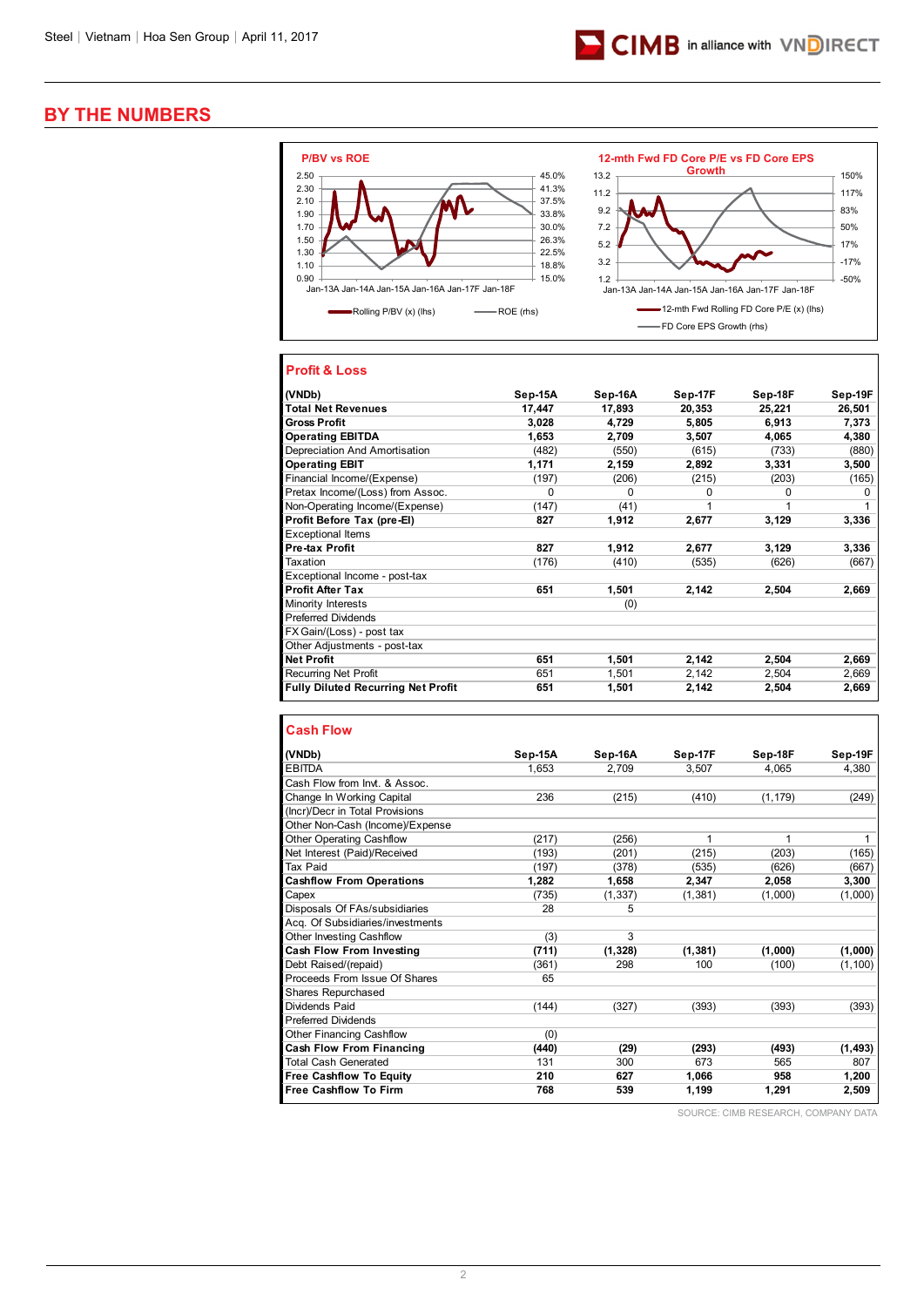## **BY THE NUMBERS…** cont'd

| <b>Balance Sheet</b>                       |          |          |          |          |         |
|--------------------------------------------|----------|----------|----------|----------|---------|
| (VNDb)                                     | Sep-15A  | Sep-16A  | Sep-17F  | Sep-18F  | Sep-19F |
| <b>Total Cash And Equivalents</b>          | 277      | 577      | 1.249    | 1.814    | 2.621   |
| <b>Total Debtors</b>                       | 538      | 911      | 1.037    | 1.285    | 1.350   |
| Inventories                                | 3.528    | 4.730    | 5.227    | 6.579    | 6.873   |
| <b>Total Other Current Assets</b>          | 742      | 747      | 849      | 1.052    | 1.106   |
| <b>Total Current Assets</b>                | 5,085    | 6,965    | 8,363    | 10,730   | 11,949  |
| <b>Fixed Assets</b>                        | 4.034    | 4.900    | 5.666    | 5.933    | 6.053   |
| <b>Total Investments</b>                   | 11       | 8        | 8        | 8        | 8       |
| <b>Intangible Assets</b>                   | $\Omega$ | $\Omega$ | $\Omega$ | $\Omega$ | 0       |
| <b>Total Other Non-Current Assets</b>      | 204      | 334      | 334      | 334      | 334     |
| <b>Total Non-current Assets</b>            | 4,250    | 5,242    | 6.008    | 6,275    | 6,395   |
| Short-term Debt                            | 4.502    | 4.366    | 4.566    | 4.766    | 4.266   |
| Current Portion of Long-Term Debt          |          |          |          |          |         |
| <b>Total Creditors</b>                     | 616      | 1.516    | 1.725    | 2.137    | 2.246   |
| Other Current Liabilities                  | 310      | 775      | 881      | 1.092    | 1.147   |
| <b>Total Current Liabilities</b>           | 5.428    | 6.657    | 7.172    | 7,996    | 7,659   |
| Total Long-term Debt                       | 992      | 1.419    | 1.319    | 1.019    | 419     |
| Hybrid Debt - Debt Component               |          |          |          |          |         |
| <b>Total Other Non-Current Liabilities</b> | 5        | 4        | 4        | 4        | 4       |
| <b>Total Non-current Liabilities</b>       | 997      | 1.423    | 1.323    | 1,023    | 423     |
| <b>Total Provisions</b>                    | 0        | O        | 0        | O        | 0       |
| <b>Total Liabilities</b>                   | 6.425    | 8.080    | 8.495    | 9.018    | 8.082   |
| Shareholders' Equity                       | 2,909    | 4,124    | 5.872    | 7,983    | 10,259  |
| Minority Interests                         |          | 3        | 3        | 3        | 3       |
| <b>Total Equity</b>                        | 2.909    | 4.127    | 5.876    | 7.986    | 10,262  |

#### **Key Ratios Sep-15A Sep-16A Sep-17F Sep-18F Sep-19F** Revenue Growth 16.4% 2.6% 13.8% 23.9% 5.1%<br>
Operating EBITDA Growth 60.0% 63.9% 29.5% 15.9% 7.8% Operating EBITDA Growth 60.0% 63.9% 29.5% 15.9% 7.8% Operating EBITDA Margin <br>
Net Cash Per Share (VND)  $(27,366)$   $(26,499)$   $(23,585)$   $(20,203)$ Net Cash Per Share (VND) (27,366) (26,499) (23,585) (20,203) (10,502) BVPS (VND) 15,259 20,981 29,879 40,617 52,197<br>Gross Interest Cover 5.90 10.33 12.39 14.27 16.72 Gross Interest Cover **5.90** 10.33 12.39 14.27 16.72<br>Effective Tax Rate 21.39 21.5% 20.0% 20.0% 20.0% Effective Tax Rate 20.0% 21.3% 21.5% 20.0% 20.0% 20.0% 20.0% 20.0% 20.0% 20.0% 20.0% 20.0% 20.0% 21.8% 21.8% 21.8% 21.8% 21.8% 21.8% 21.8% 21.8% 21.8% 21.8% 21.8% 21.8% 21.8% 21.8% 21.8% 21.8% 21.8% 21.8% 21.8% 21.8% 21.8% Net Dividend Payout Ratio 22.1% 21.8% 18.4% 15.7% 14.7% 14.7% 16.4% 15.7% 14.7% 14.7% 16.6 10.56 10.56 16.1% 1 Accounts Receivables Days **10.56** 8.78 9.36 9.01 9.73<br>
Inventory Days 104.6 114.8 124.9 117.7 128.3 Inventory Days 128.3<br>
Accounts Payables Days 104.6 114.8 124.9 117.7 128.3<br>
129.65 40.66 38.50 41.82 Accounts Payables Days<br>
Accounts Payables Days<br>
ACCOUNTS Payables Days<br>
20.67 29.68 31.0% 31.7% 29.3% ROIC (%) 14.9% 26.6% 31.0% 31.7% 29.3% ROCE (%) 14.2% 23.6% 26.9% 26.3% 24.7% Return On Average Assets **8.7%** 15.9% 17.7% 17.3% 16.0%

| <b>Key Drivers</b>    |          |         |         |         |         |
|-----------------------|----------|---------|---------|---------|---------|
|                       | Sep-15A  | Sep-16A | Sep-17F | Sep-18F | Sep-19F |
| ASP (% Change)        | $-10.0%$ | $-5.0%$ | $0.0\%$ | $0.0\%$ | $0.0\%$ |
| Unit Sales Growth (%) | 28.0%    | 25.0%   | 12.2%   | 26.6%   | $0.0\%$ |
| Utilisation Rate (%)  | N/A      | N/A     | N/A     | N/A     | N/A     |

SOURCE: CIMB RESEARCH, COMPANY DATA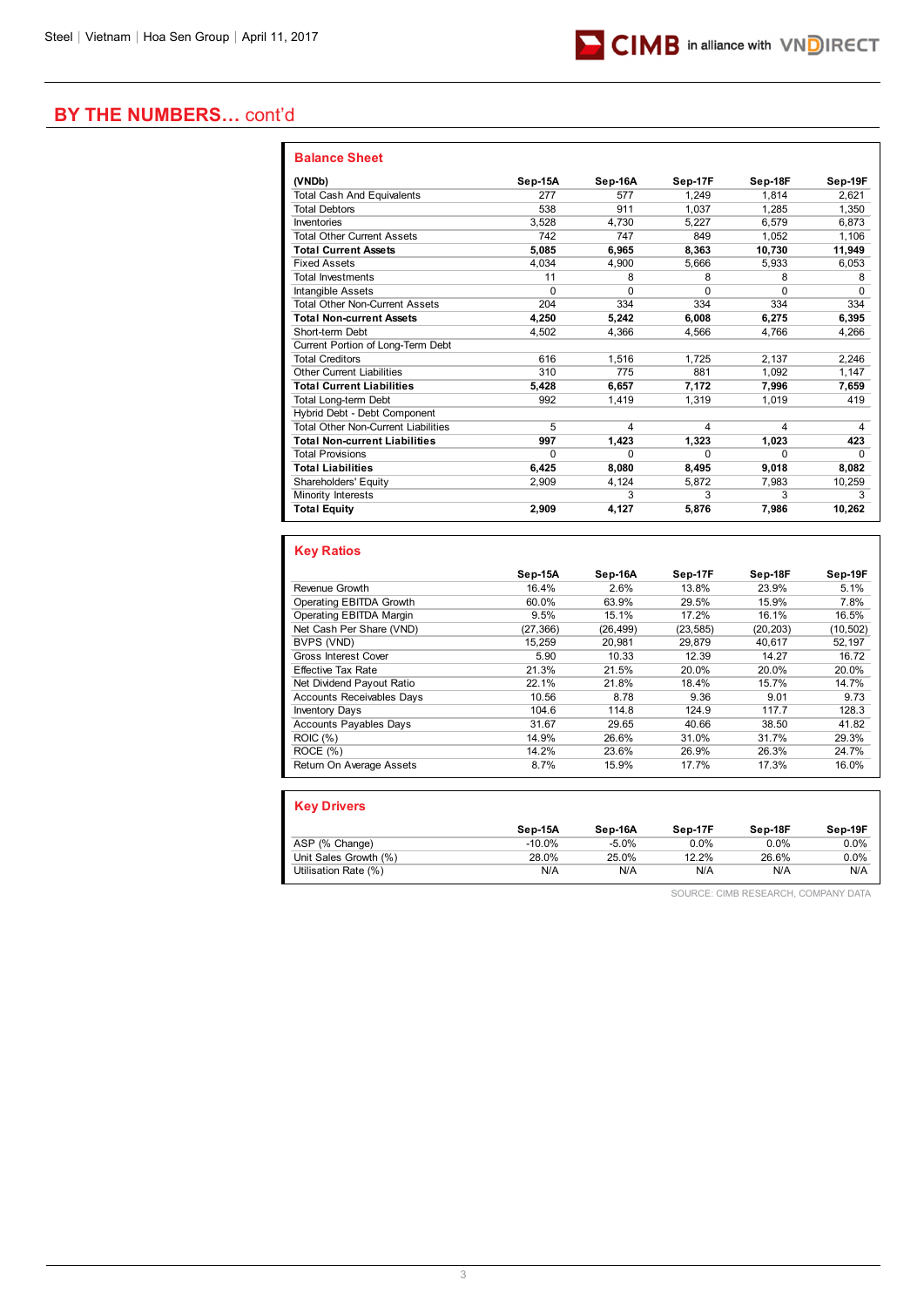

#### **DISCLAIMER** #01

The content of this report (including the views and opinions expressed therein, and the information comprised therein) has been prepared by and belongs to CIMB and is distributed by CIMB.

This report is not directed to, or intended for distribution to or use by, any person or entity who is a citizen or resident of or located in any locality, state, country or other jurisdiction where such distribution, publication, availability or use would be contrary to law or regulation.

By accepting this report, the recipient hereof represents and warrants that he is entitled to receive such report in accordance with the restrictions set forth below and agrees to be bound by the limitations contained herein (including the "Restrictions on Distributions" set out below). Any failure to comply with these limitations may constitute a violation of law. This publication is being supplied to you strictly on the basis that it will remain confidential. No part of this report may be (i) copied, photocopied, duplicated, stored or reproduced in any form by any means or (ii) redistributed or passed on, directly or indirectly, to any other person in whole or in part, for any purpose without the prior written consent of CIMB. The information contained in this research report is prepared from data believed to be correct and reliable at the time of issue of this report. CIMB may or may not issue regular reports on the subject matter of this report at any frequency and may cease to do so or change the periodicity of reports at any time. CIMB is under no obligation to update this report in the event of a material change to the information contained in this report. CIMB has no, and will not accept any, obligation to (i) check or ensure that the contents of this report remain current, reliable or relevant, (ii) ensure that the content of this report constitutes all the information a prospective investor may require, (iii) ensure the adequacy, accuracy, completeness, reliability or fairness of any views, opinions and information, and accordingly, CIMB, or any of their respective affiliates, or its related persons (and their respective directors, associates, connected persons and/or employees) shall not be liable in any manner whatsoever for any consequences (including but not limited to any direct, indirect or consequential losses, loss of profits and damages) of any reliance thereon or usage thereof. In particular, CIMB disclaims all responsibility and liability for the views and opinions set out in this report.

Unless otherwise specified, this report is based upon sources which CIMB considers to be reasonable. Such sources will, unless otherwise specified, for market data, be market data and prices available from the main stock exchange or market where the relevant security is listed, or, where appropriate, any other market. Information on the accounts and business of company(ies) will generally be based on published statements of the company(ies), information disseminated by regulatory information services, other publicly available information and information resulting from our research.

Whilst every effort is made to ensure that statements of facts made in this report are accurate, all estimates, projections, forecasts, expressions of opinion and other subjective judgments contained in this report are based on assumptions considered to be reasonable as of the date of the document in which they are contained and must not be construed as a representation that the matters referred to therein will occur. Past performance is not a reliable indicator of future performance. The value of investments may go down as well as up and those investing may, depending on the investments in question, lose more than the initial investment. No report shall constitute an offer or an invitation by or on behalf of CIMB or its affiliates to any person to buy or sell any investments.

CIMB, its affiliates and related companies, their directors, associates, connected parties and/or employees may own or have positions in securities of the company(ies) covered in this research report or any securities related thereto and may from time to time add to or dispose of, or may be materially interested in, any such securities. Further, CIMB, its affiliates and its related companies do and seek to do business with the company(ies) covered in this research report and may from time to time act as market maker or have assumed an underwriting commitment in securities of such company(ies), may sell them to or buy them from customers on a principal basis and may also perform or seek to perform significant investment banking, advisory, underwriting or placement services for or relating to such company(ies) as well as solicit such investment, advisory or other services from any entity mentioned in this report.

CIMB or its affiliates may enter into an agreement with the company(ies) covered in this report relating to the production of research reports. CIMB may disclose the contents of this report to the company(ies) covered by it and may have amended the contents of this report following such disclosure.

The analyst responsible for the production of this report hereby certifies that the views expressed herein accurately and exclusively reflect his or her personal views and opinions about any and all of the issuers or securities analysed in this report and were prepared independently and autonomously. No part of the compensation of the analyst(s) was, is, or will be directly or indirectly related to the inclusion of specific recommendations(s) or view(s) in this report. CIMB prohibits the analyst(s) who prepared this research report from receiving any compensation, incentive or bonus based on specific investment banking transactions or for providing a specific recommendation for, or view of, a particular company. Information barriers and other arrangements may be established where necessary to prevent conflicts of interests arising. However, the analyst(s) may receive compensation that is based on his/their coverage of company(ies) in the performance of his/their duties or the performance of his/their recommendations and the research personnel involved in the preparation of this report may also participate in the solicitation of the businesses as described above. In reviewing this research report, an investor should be aware that any or all of the foregoing, among other things, may give rise to real or potential conflicts of interest. Additional information is, subject to the duties of confidentiality, available on request.

Reports relating to a specific geographical area are produced by the corresponding CIMB entity as listed in the table below. The term "CIMB" shall denote, where appropriate, the relevant entity distributing or disseminating the report in the particular jurisdiction referenced below, or, in every other case, CIMB Group Holdings Berhad ("**CIMBGH**") and its affiliates, subsidiaries and related companies.

| Country     | <b>CIMB Entity</b>                            | <b>Regulated by</b>                                             |
|-------------|-----------------------------------------------|-----------------------------------------------------------------|
| Hong Kong   | <b>CIMB Securities Limited</b>                | Securities and Futures Commission Hong Kong                     |
| India       | CIMB Securities (India) Private Limited       | Securities and Exchange Board of India (SEBI)                   |
| Indonesia   | PT CIMB Securities Indonesia                  | Financial Services Authority of Indonesia                       |
| Malaysia    | CIMB Investment Bank Berhad                   | Securities Commission Malaysia                                  |
| Singapore   | CIMB Research Pte. Ltd.                       | Monetary Authority of Singapore                                 |
| South Korea | CIMB Securities Limited, Korea Branch         | Financial Services Commission and Financial Supervisory Service |
| Taiwan      | <b>CIMB Securities Limited, Taiwan Branch</b> | <b>Financial Supervisory Commission</b>                         |
| Thailand    | CIMB Securities (Thailand) Co. Ltd.           | Securities and Exchange Commission Thailand                     |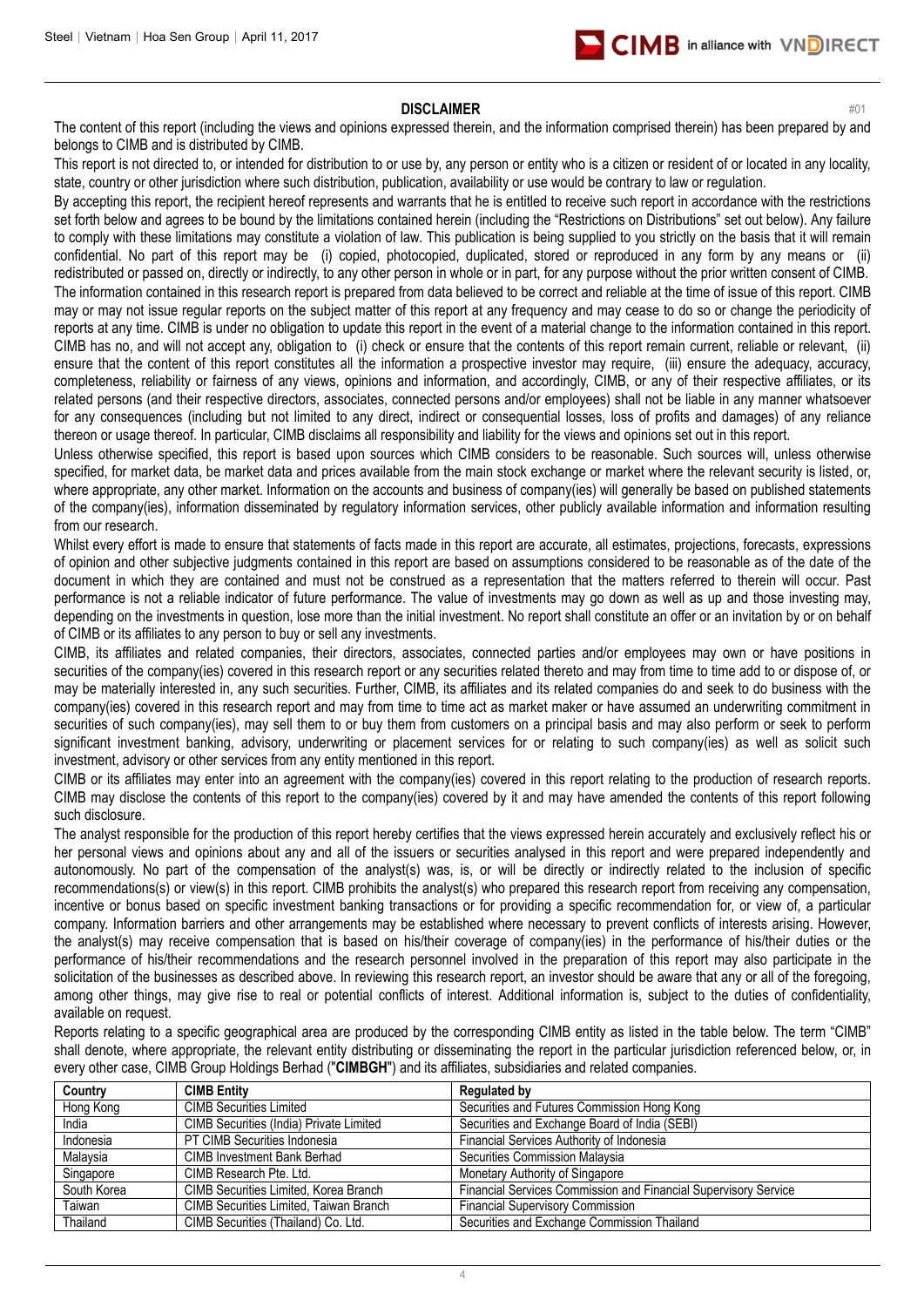

(i) As of April 10, 2017 CIMB has a proprietary position in the securities (which may include but not limited to shares, warrants, call warrants and/or any other derivatives) in the following company or companies covered or recommended in this report:

(a) -

(ii) As of April 11, 2017, the analyst(s) who prepared this report, and the associate(s), has / have an interest in the securities (which may include but not limited to shares, warrants, call warrants and/or any other derivatives) in the following company or companies covered or recommended in this report:

(a) -

This report does not purport to contain all the information that a prospective investor may require. CIMB or any of its affiliates does not make any guarantee, representation or warranty, express or implied, as to the adequacy, accuracy, completeness, reliability or fairness of any such information and opinion contained in this report. Neither CIMB nor any of its affiliates nor its related persons shall be liable in any manner whatsoever for any consequences (including but not limited to any direct, indirect or consequential losses, loss of profits and damages) of any reliance thereon or usage thereof.

This report is general in nature and has been prepared for information purposes only. It is intended for circulation amongst CIMB and its affiliates' clients generally and does not have regard to the specific investment objectives, financial situation and the particular needs of any specific person who may receive this report. The information and opinions in this report are not and should not be construed or considered as an offer, recommendation or solicitation to buy or sell the subject securities, related investments or other financial instruments or any derivative instrument, or any rights pertaining thereto.

Investors are advised to make their own independent evaluation of the information contained in this research report, consider their own individual investment objectives, financial situation and particular needs and consult their own professional and financial advisers as to the legal, business, financial, tax and other aspects before participating in any transaction in respect of the securities of company(ies) covered in this research report. The securities of such company(ies) may not be eligible for sale in all jurisdictions or to all categories of investors.

**Australia:** Despite anything in this report to the contrary, this research is provided in Australia by CIMB Securities (Singapore) Pte. Ltd. and CIMB Securities Limited. This research is only available in Australia to persons who are "wholesale clients" (within the meaning of the Corporations Act 2001 (Cth) and is supplied solely for the use of such wholesale clients and shall not be distributed or passed on to any other person. You represent and warrant that if you are in Australia, you are a "wholesale client". This research is of a general nature only and has been prepared without taking into account the objectives, financial situation or needs of the individual recipient. CIMB Securities (Singapore) Pte. Ltd. and CIMB Securities Limited do not hold, and are not required to hold an Australian financial services licence. CIMB Securities (Singapore) Pte. Ltd. and CIMB Securities Limited rely on "passporting" exemptions for entities appropriately licensed by the Monetary Authority of Singapore (under ASIC Class Order 03/1102) and the Securities and Futures Commission in Hong Kong (under ASIC Class Order 03/1103).

**Canada:** This research report has not been prepared in accordance with the disclosure requirements of Dealer Member Rule 3400 – Research Restrictions and Disclosure Requirements of the Investment Industry Regulatory Organization of Canada. For any research report distributed by CIBC, further disclosures related to CIBC conflicts of interest can be found at https://researchcentral.cibcwm.com .

**China:** For the purpose of this report, the People's Republic of China ("PRC") does not include the Hong Kong Special Administrative Region, the Macau Special Administrative Region or Taiwan. The distributor of this report has not been approved or licensed by the China Securities Regulatory Commission or any other relevant regulatory authority or governmental agency in the PRC. This report contains only marketing information. The distribution of this report is not an offer to buy or sell to any person within or outside PRC or a solicitation to any person within or outside of PRC to buy or sell any instruments described herein. This report is being issued outside the PRC to a limited number of institutional investors and may not be provided to any person other than the original recipient and may not be reproduced or used for any other purpose.

**France:** Only qualified investors within the meaning of French law shall have access to this report. This report shall not be considered as an offer to subscribe to, or used in connection with, any offer for subscription or sale or marketing or direct or indirect distribution of financial instruments and it is not intended as a solicitation for the purchase of any financial instrument.

**Germany:** This report is only directed at persons who are professional investors as defined in sec 31a(2) of the German Securities Trading Act (WpHG). This publication constitutes research of a non-binding nature on the market situation and the investment instruments cited here at the time of the publication of the information.

The current prices/yields in this issue are based upon closing prices from Bloomberg as of the day preceding publication. Please note that neither the German Federal Financial Supervisory Agency (BaFin), nor any other supervisory authority exercises any control over the content of this report.

**Hong Kong:** This report is issued and distributed in Hong Kong by CIMB Securities Limited ("CHK") which is licensed in Hong Kong by the Securities and Futures Commission for Type 1 (dealing in securities), Type 4 (advising on securities) and Type 6 (advising on corporate finance) activities. Any investors wishing to purchase or otherwise deal in the securities covered in this report should contact the Head of Sales at CIMB Securities Limited. The views and opinions in this research report are our own as of the date hereof and are subject to change. If the Financial Services and Markets Act of the United Kingdom or the rules of the Financial Conduct Authority apply to a recipient, our obligations owed to such recipient therein are unaffected. CHK has no obligation to update its opinion or the information in this research report.

This publication is strictly confidential and is for private circulation only to clients of CHK.

CIMB Securities Limited does not make a market on other securities mentioned in the report.

**India:** This report is issued and distributed in India by CIMB Securities (India) Private Limited ("CIMB India") which is registered with the National Stock Exchange of India Limited and BSE Limited as a trading and clearing member under the Securities and Exchange Board of India (Stock Brokers and Sub-Brokers) Regulations, 1992. In accordance with the provisions of Regulation 4(g) of the Securities and Exchange Board of India (Investment Advisers) Regulations, 2013, CIMB India is not required to seek registration with the Securities and Exchange Board of India ("SEBI") as an Investment Adviser. CIMB India is registered with SEBI as a Research Analyst pursuant to the SEBI (Research Analysts) Regulations, 2014 ("Regulations").

This report does not take into account the particular investment objectives, financial situations, or needs of the recipients. It is not intended for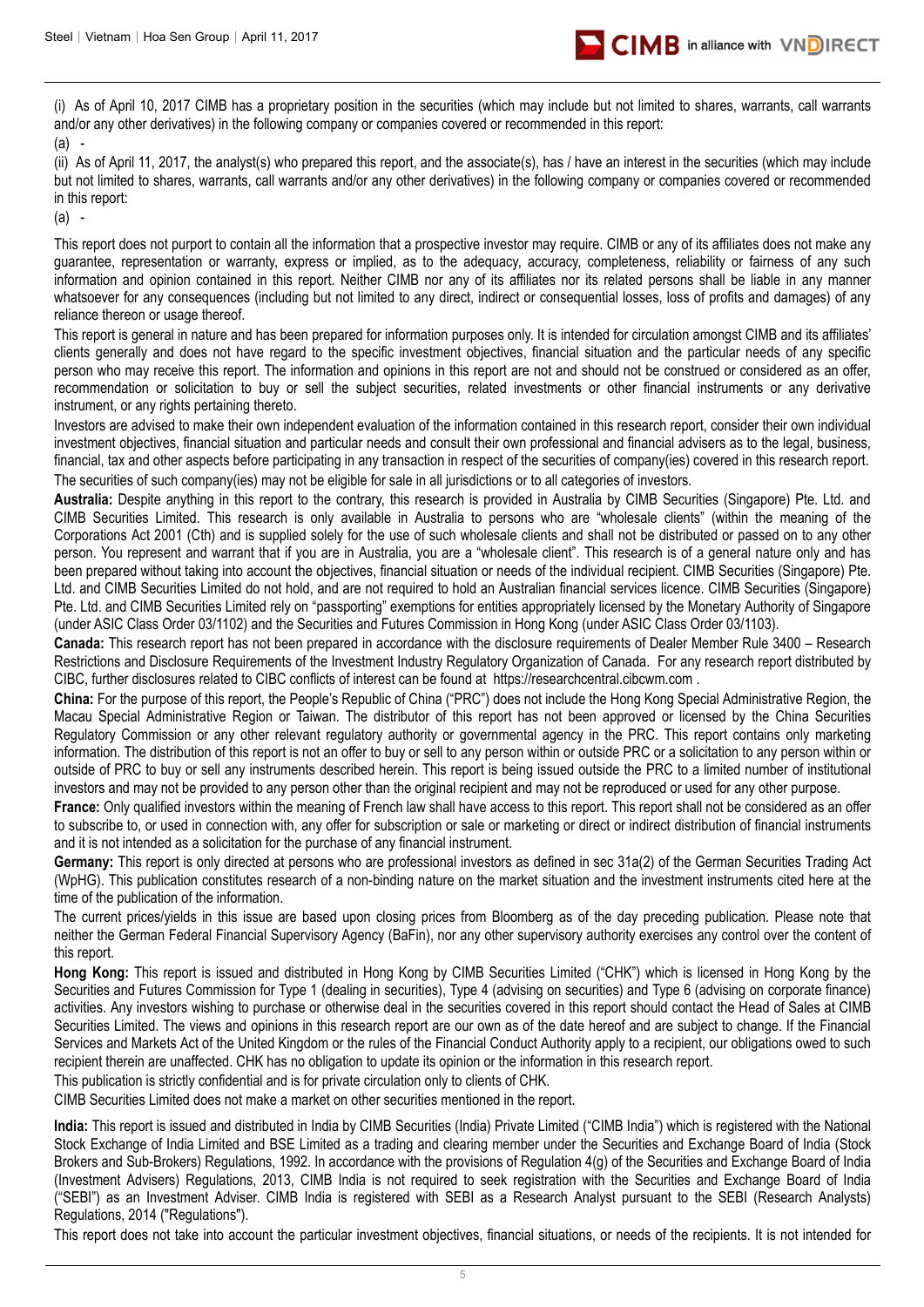

and does not deal with prohibitions on investment due to law/jurisdiction issues etc. which may exist for certain persons/entities. Recipients should rely on their own investigations and take their own professional advice before investment.

The report is not a "prospectus" as defined under Indian Law, including the Companies Act, 2013, and is not, and shall not be, approved by, or filed or registered with, any Indian regulator, including any Registrar of Companies in India, SEBI, any Indian stock exchange, or the Reserve Bank of India. No offer, or invitation to offer, or solicitation of subscription with respect to any such securities listed or proposed to be listed in India is being made, or intended to be made, to the public, or to any member or section of the public in India, through or pursuant to this report.

The research analysts, strategists or economists principally responsible for the preparation of this research report are segregated from the other activities of CIMB India and they have received compensation based upon various factors, including quality, accuracy and value of research, firm profitability or revenues, client feedback and competitive factors. Research analysts', strategists' or economists' compensation is not linked to investment banking or capital markets transactions performed or proposed to be performed by CIMB India or its affiliates.

CIMB Securities (India) Pte Ltd has not received any investment banking related compensation from the companies mentioned in the report in the past 12 months.

CIMB Securities (India) Pte Ltd has not received any compensation from the companies mentioned in the report in the past 12 months.

**Indonesia:** This report is issued and distributed by PT CIMB Securities Indonesia ("CIMBI"). The views and opinions in this research report are our own as of the date hereof and are subject to change. If the Financial Services and Markets Act of the United Kingdom or the rules of the Financial Conduct Authority apply to a recipient, our obligations owed to such recipient therein are unaffected. CIMBI has no obligation to update its opinion or the information in this research report. Neither this report nor any copy hereof may be distributed in Indonesia or to any Indonesian citizens wherever they are domiciled or to Indonesian residents except in compliance with applicable Indonesian capital market laws and regulations.

This research report is not an offer of securities in Indonesia. The securities referred to in this research report have not been registered with the Financial Services Authority (Otoritas Jasa Keuangan) pursuant to relevant capital market laws and regulations, and may not be offered or sold within the territory of the Republic of Indonesia or to Indonesian citizens through a public offering or in circumstances which constitute an offer within the meaning of the Indonesian capital market law and regulations.

**Ireland:** CIMB is not an investment firm authorised in the Republic of Ireland and no part of this document should be construed as CIMB acting as, or otherwise claiming or representing to be, an investment firm authorised in the Republic of Ireland.

**Malaysia:** This report is issued and distributed by CIMB Investment Bank Berhad ("CIMB") solely for the benefit of and for the exclusive use of our clients. If the Financial Services and Markets Act of the United Kingdom or the rules of the Financial Conduct Authority apply to a recipient, our obligations owed to such recipient therein are unaffected. CIMB has no obligation to update, revise or reaffirm its opinion or the information in this research reports after the date of this report.

**New Zealand:** In New Zealand, this report is for distribution only to persons who are wholesale clients pursuant to section 5C of the Financial Advisers Act 2008.

**Singapore:** This report is issued and distributed by CIMB Research Pte Ltd ("CIMBR"). CIMBR is a financial adviser licensed under the Financial Advisers Act, Cap 110 ("FAA") for advising on investment products, by issuing or promulgating research analyses or research reports, whether in electronic, print or other form. Accordingly CIMBR is a subject to the applicable rules under the FAA unless it is able to avail itself to any prescribed exemptions.

Recipients of this report are to contact CIMB Research Pte Ltd, 50 Raffles Place, #19-00 Singapore Land Tower, Singapore in respect of any matters arising from, or in connection with this report. CIMBR has no obligation to update its opinion or the information in this research report. This publication is strictly confidential and is for private circulation only. If you have not been sent this report by CIMBR directly, you may not rely, use or disclose to anyone else this report or its contents.

If the recipient of this research report is not an accredited investor, expert investor or institutional investor, CIMBR accepts legal responsibility for the contents of the report without any disclaimer limiting or otherwise curtailing such legal responsibility. If the recipient is an accredited investor, expert investor or institutional investor, the recipient is deemed to acknowledge that CIMBR is exempt from certain requirements under the FAA and its attendant regulations, and as such, is exempt from complying with the following :

(a) Section 25 of the FAA (obligation to disclose product information);

(b) Section 27 (duty not to make recommendation with respect to any investment product without having a reasonable basis where you may be reasonably expected to rely on the recommendation) of the FAA;

- (c) MAS Notice on Information to Clients and Product Information Disclosure [Notice No. FAA-N03];
- (d) MAS Notice on Recommendation on Investment Products [Notice No. FAA-N16];
- (e) Section 36 (obligation on disclosure of interest in securities), and

(f) any other laws, regulations, notices, directive, guidelines, circulars and practice notes which are relates to the above, to the extent permitted by applicable laws, as may be amended from time to time, and any other laws, regulations, notices, directive, guidelines, circulars, and practice notes as we may notify you from time to time. In addition, the recipient who is an accredited investor, expert investor or institutional investor acknowledges that a CIMBR is exempt from Section 27 of the FAA, the recipient will also not be able to file a civil claim against CIMBR for any loss or damage arising from the recipient's reliance on any recommendation made by CIMBR which would otherwise be a right that is available to the recipient under Section 27 of the FAA, the recipient will also not be able to file a civil claim against CIMBR for any loss or damage arising from the recipient's reliance on any recommendation made by CIMBR which would otherwise be a right that is available to the recipient under Section 27 of the FAA.

CIMB Research Pte Ltd ("CIMBR"), its affiliates and related companies, their directors, associates, connected parties and/or employees may own or have positions in securities of the company(ies) covered in this research report or any securities related thereto and may from time to time add to or dispose of, or may be materially interested in, any such securities. Further, CIMBR, its affiliates and its related companies do and seek to do business with the company(ies) covered in this research report and may from time to time act as market maker or have assumed an underwriting commitment in securities of such company(ies), may sell them to or buy them from customers on a principal basis and may also perform or seek to perform significant investment banking, advisory, underwriting or placement services for or relating to such company(ies) as well as solicit such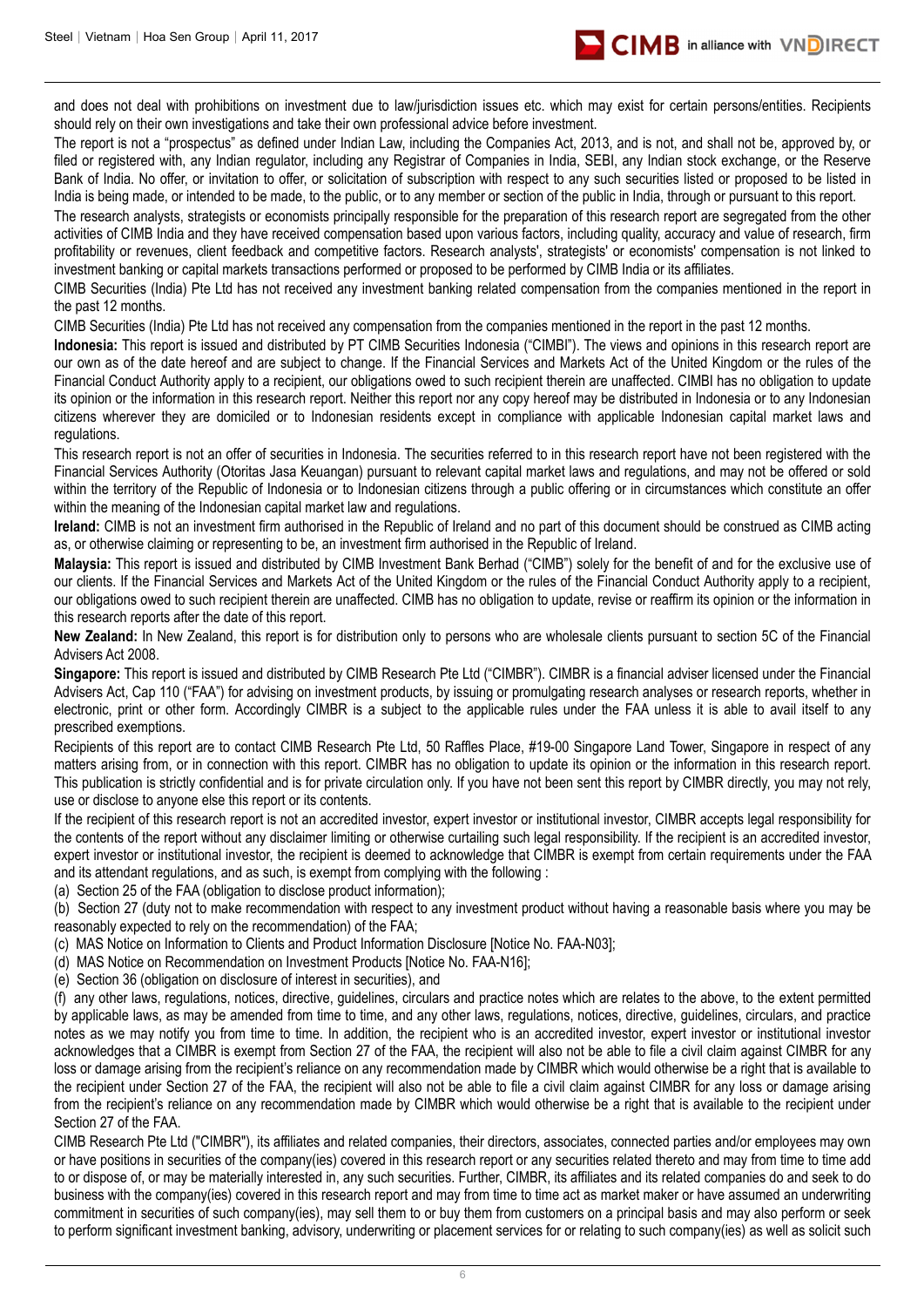

investment, advisory or other services from any entity mentioned in this report.

As of April 10, 2017, CIMBR does not have a proprietary position in the recommended securities in this report.

CIMB Research Pte Ltd does not make a market on the securities mentioned in the report.

CIMB Securities Singapore Pte Ltd does not make a market on the securities mentioned in the report.

CIMB Bank Berhad, Singapore branch does not make a market on the securities mentioned in the report.

**South Korea:** This report is issued and distributed in South Korea by CIMB Securities Limited, Korea Branch ("CIMB Korea") which is licensed as a cash equity broker, and regulated by the Financial Services Commission and Financial Supervisory Service of Korea. In South Korea, this report is for distribution only to professional investors under Article 9(5) of the Financial Investment Services and Capital Market Act of Korea ("FSCMA").

**Spain:** This document is a research report and it is addressed to institutional investors only. The research report is of a general nature and not personalised and does not constitute investment advice so, as the case may be, the recipient must seek proper advice before adopting any investment decision. This document does not constitute a public offering of securities.

CIMB is not registered with the Spanish Comision Nacional del Mercado de Valores to provide investment services.

**Sweden:** This report contains only marketing information and has not been approved by the Swedish Financial Supervisory Authority. The distribution of this report is not an offer to sell to any person in Sweden or a solicitation to any person in Sweden to buy any instruments described herein and may not be forwarded to the public in Sweden.

**Switzerland:** This report has not been prepared in accordance with the recognized self-regulatory minimal standards for research reports of banks issued by the Swiss Bankers' Association (Directives on the Independence of Financial Research).

Taiwan: This research report is not an offer or marketing of foreign securities in Taiwan. The securities as referred to in this research report have not been and will not be registered with the Financial Supervisory Commission of the Republic of China pursuant to relevant securities laws and regulations and may not be offered or sold within the Republic of China through a public offering or in circumstances which constitutes an offer or a placement within the meaning of the Securities and Exchange Law of the Republic of China that requires a registration or approval of the Financial Supervisory Commission of the Republic of China.

**Thailand:** This report is issued and distributed by CIMB Securities (Thailand) Company Limited ("CIMBS") based upon sources believed to be reliable (but their accuracy, completeness or correctness is not guaranteed). The statements or expressions of opinion herein were arrived at after due and careful consideration for use as information for investment. Such opinions are subject to change without notice and CIMBS has no obligation to update its opinion or the information in this research report.

If the Financial Services and Markets Act of the United Kingdom or the rules of the Financial Conduct Authority apply to a recipient, our obligations owed to such recipient are unaffected.

CIMB Securities (Thailand) Co., Ltd. may act or acts as Market Maker, and issuer and offerer of Derivative Warrants and Structured Note which may have the following securities as its underlying securities. Investors should carefully read and study the details of the derivative warrants in the prospectus before making investment decisions.

AAV, ADVANC, AMATA, AOT, AP, BA, BANPU, BBL, BCH, BCP, BDMS, BEAUTY, BEC, BEM, BH, BIG, BLA, BLAND, BTS, CBG, CENTEL, CHG, CK, CKP, COM7, CPALL, CPF, CPN, DELTA, DTAC, EGCO, EPG, GLOBAL, GLOW, GPSC, GUNKUL, HANA, HMPRO, ICHI, IFEC, INTUCH, IRPC, ITD, IVL, KAMART, KBANK, KCE, KKP, KTB, KTC, LH, LHBANK, LPN, MAJOR, MINT, MTLS, PLANB, PSH, PTG, PTT, PTTEP, PTTGC, QH, ROBINS, RS, S, SAMART, SAWAD, SCB, SCC, SCN, SGP, SIRI, SPALI, SPCG, SPRC, STEC, STPI, SUPER, TASCO, TCAP, THAI, THANI, THCOM, TISCO, TKN, TMB, TOP, TPIPL, TRUE, TTA, TTCL, TTW, TU, TVO, UNIQ, VGI, VIBHA, VNG, WHA.

## **Corporate Governance Report:**

The disclosure of the survey result of the Thai Institute of Directors Association ("IOD") regarding corporate governance is made pursuant to the policy of the Office of the Securities and Exchange Commission. The survey of the IOD is based on the information of a company listed on the Stock Exchange of Thailand and the Market for Alternative Investment disclosed to the public and able to be accessed by a general public investor. The result, therefore, is from the perspective of a third party. It is not an evaluation of operation and is not based on inside information.

The survey result is as of the date appearing in the Corporate Governance Report of Thai Listed Companies. As a result, the survey result may be changed after that date. CIMBS does not confirm nor certify the accuracy of such survey result.

| Score<br>,,,,,                  | 100<br>ഹ<br>.<br>JU | 80<br><b>RC</b><br>ັບ | 70<br>--<br>. .<br>. . | $\sim$<br><b>HAIC</b><br>⊸uUw<br>.<br>u | ∵Resu.<br>SULVE'<br>N0<br>,,, |
|---------------------------------|---------------------|-----------------------|------------------------|-----------------------------------------|-------------------------------|
| <br>- - - - - - - - -<br>IDUON. | xcellent:           | 000c<br>ver           | Good                   | $\mathbf{A}$<br>N/A                     |                               |

**United Arab Emirates:** The distributor of this report has not been approved or licensed by the UAE Central Bank or any other relevant licensing authorities or governmental agencies in the United Arab Emirates. This report is strictly private and confidential and has not been reviewed by, deposited or registered with UAE Central Bank or any other licensing authority or governmental agencies in the United Arab Emirates. This report is being issued outside the United Arab Emirates to a limited number of institutional investors and must not be provided to any person other than the original recipient and may not be reproduced or used for any other purpose. Further, the information contained in this report is not intended to lead to the sale of investments under any subscription agreement or the conclusion of any other contract of whatsoever nature within the territory of the United Arab Emirates.

**United Kingdom:** In the United Kingdom and European Economic Area, this report is being disseminated by CIMB Securities (UK) Limited ("CIMB UK"). CIMB UK is authorized and regulated by the Financial Conduct Authority and its registered office is at 27 Knightsbridge, London, SW1X7YB. Unless specified to the contrary, this report has been issued and approved for distribution in the U.K. and the EEA by CIMB UK. Investment research issued by CIMB UK has been prepared in accordance with CIMB Group's policies for managing conflicts of interest arising as a result of publication and distribution of investment research. This report is for distribution only to, and is solely directed at, selected persons on the basis that those persons: (a) are eligible counterparties and professional clients of CIMB UK; (b) have professional experience in matters relating to investments falling within Article 19(5) of the Financial Services and Markets Act 2000 (Financial Promotion) Order 2005 (as amended, the "Order"), (c) fall within Article 49(2)(a) to (d) ("high net worth companies, unincorporated associations etc") of the Order; (d) are outside the United Kingdom subject to relevant regulation in each jurisdiction, or (e) are persons to whom an invitation or inducement to engage in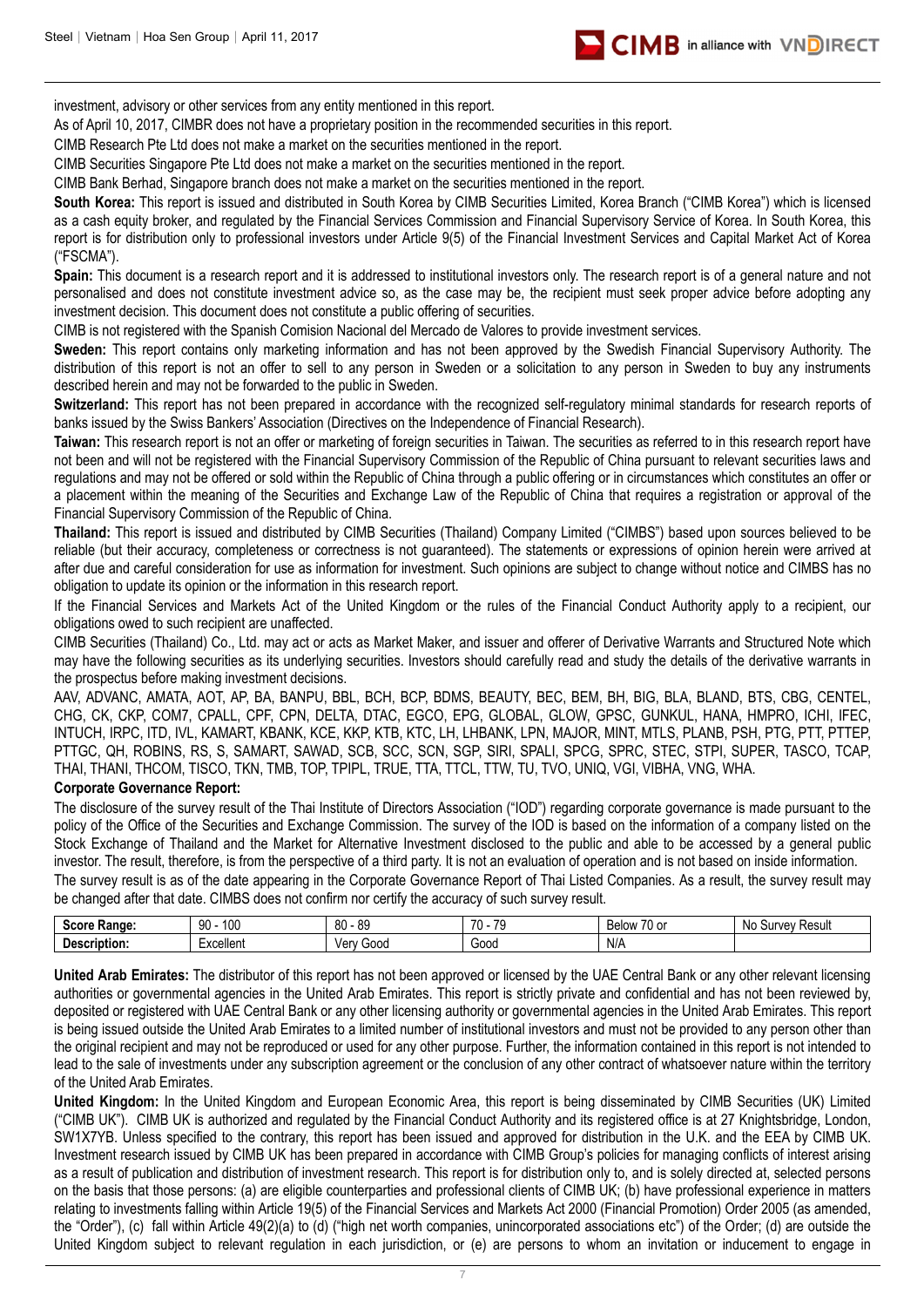

investment activity (within the meaning of section 21 of the Financial Services and Markets Act 2000) in connection with any investments to which this report relates may otherwise lawfully be communicated or caused to be communicated (all such persons together being referred to as "relevant persons"). This report is directed only at relevant persons and must not be acted on or relied on by persons who are not relevant persons. Any investment or investment activity to which this report relates is available only to relevant persons and will be engaged in only with relevant persons.

Where this report is labelled as non-independent, it does not provide an impartial or objective assessment of the subject matter and does not constitute independent "investment research" under the applicable rules of the Financial Conduct Authority in the UK. Consequently, any such non-independent report will not have been prepared in accordance with legal requirements designed to promote the independence of investment research and will not subject to any prohibition on dealing ahead of the dissemination of investment research. Any such non-independent report must be considered as a marketing communication.

**United States:** This research report is distributed in the United States of America by CIMB Securities (USA) Inc, a U.S. registered broker-dealer and a related company of CIMB Research Pte Ltd, CIMB Investment Bank Berhad, PT CIMB Securities Indonesia, CIMB Securities (Thailand) Co. Ltd, CIMB Securities Limited, CIMB Securities (India) Private Limited, and is distributed solely to persons who qualify as "U.S. Institutional Investors" as defined in Rule 15a-6 under the Securities and Exchange Act of 1934. This communication is only for Institutional Investors whose ordinary business activities involve investing in shares, bonds, and associated securities and/or derivative securities and who have professional experience in such investments. Any person who is not a U.S. Institutional Investor or Major Institutional Investor must not rely on this communication. The delivery of this research report to any person in the United States of America is not a recommendation to effect any transactions in the securities discussed herein, or an endorsement of any opinion expressed herein. CIMB Securities (USA) Inc, is a FINRA/SIPC member and takes responsibility for the content of this report. For further information or to place an order in any of the above-mentioned securities please contact a registered representative of CIMB Securities (USA) Inc.

CIMB Securities (USA) Inc does not make a market on other securities mentioned in the report.

Neither CIMB Securities (USA) Inc., nor its affiliates have managed or co-managed a public offering of any of the securities mentioned in the past 12 months.

Neither CIMB Securities (USA) Inc., nor its affiliates have received compensation for investment banking services from any of the company mentioned in the past 12 months.

Neither CIMB Securities (USA) Inc., nor its affiliates expects to receive or intends to seek compensation for investment banking services from any of the company mentioned within the next 3 months.

**Other jurisdictions:** In any other jurisdictions, except if otherwise restricted by laws or regulations, this report is only for distribution to professional, institutional or sophisticated investors as defined in the laws and regulations of such jurisdictions.

| Distribution of stock ratings and investment banking clients for quarter ended on 31 December 2016 |                         |                                |  |  |
|----------------------------------------------------------------------------------------------------|-------------------------|--------------------------------|--|--|
| 1626 companies under coverage for quarter ended on 31 December 2016                                |                         |                                |  |  |
|                                                                                                    | Rating Distribution (%) | Investment Banking clients (%) |  |  |
| Add                                                                                                | 58.4%                   | 5.4%                           |  |  |
| Hold                                                                                               | 29.6%                   | 1.4%                           |  |  |
| Reduce                                                                                             | 11.6%                   | 0.4%                           |  |  |

**Spitzer Chart for stock being researched ( 2 year data )** 



**Corporate Governance Report of Thai Listed Companies (CGR). CG Rating by the Thai Institute of Directors Association (Thai IOD) in 2016, Anti-Corruption 2016.**

**AAV** – Very Good, n/a, **ADVANC** – Very Good, Certified, **AEONTS** – Good, n/a, **AMATA** – Excellent, Declared, **ANAN** – Very Good, Declared, **AOT** – Excellent, Declared, **AP** – Very Good, Declared, **ASK** – Very Good, Declared, **ASP** – Very Good, Certified, **BANPU** – Very Good, Certified, **BAY** – Excellent, Certified, **BBL** – Very Good, Certified, **BCH** – not available, Declared, **BCP** - Excellent, Certified, **BEM** – Very Good, n/a, **BDMS** – Very Good, n/a, **BEAUTY** – Good, Declared, **BEC** - Good, n/a, **BH** - Good, Declared, **BIGC** - Excellent, Declared, **BJC** – Good, n/a, **BLA** – Very Good, Certified, **BPP** – not available, n/a, **BTS** - Excellent, Certified, **CBG** – Good, n/a, **CCET** – not available, n/a, **CENTEL** – Very Good, Certified, **CHG** – Very Good, n/a, **CK** – Excellent, n/a, **COL** – Very Good, Declared, **CPALL** – not available, Declared, **CPF** – Excellent, Declared, **CPN** - Excellent, Certified, **DELTA** - Excellent, Declared, **DEMCO** – Excellent, Certified, **DTAC** – Excellent, Certified, **EA** – Very Good, Declared, **ECL** – Good, Certified, **EGCO** - Excellent, Certified, **EPG** – Good, n/a, **GFPT** - Excellent, Declared, **GLOBAL** – Very Good, Declared, **GLOW** – Very Good, Certified, **GPSC** – Excellent, Declared, **GRAMMY** - Excellent, n/a, **GUNKUL** – Very Good, Declared,